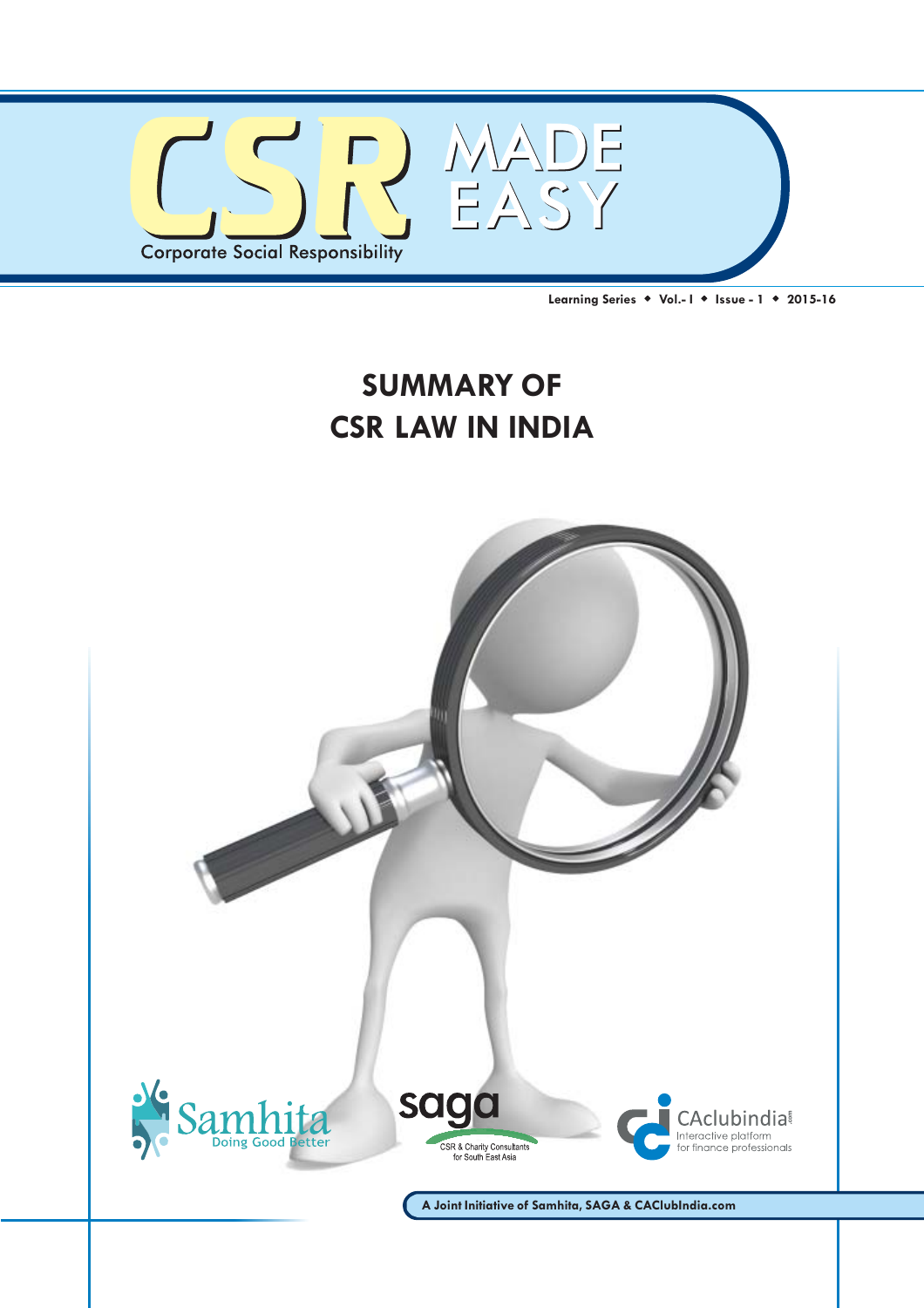CSR Learning Series | Vol.- I | Issue - 1 | 2015-16

#### *A Joint initiative of :*



#### **SAMHITA SOCIAL VENTURES**

502, Atlanta Centre, Sonawala Cross Lane, Goregaon East, Mumbai 400 063 INDIA, Website : www.samhita.org



**SOUTHERN ACCOUNTABILITY GOVERNANCE ALLIANCE PVT. LTD.** 6202/2, III Floor, Block I, Dev Nagar, Karol Bagh, Delhi 110 005, 91 11 45009371, e-mail : anjanikumar@gmail.com, mfogla@yahoo.com



#### **CAClubIndia.Com**

Jasola District Center Mathura Road New Delhi - 110025 Contact Number: 088803-20003 contact@caclubindia.com

#### *Knowledge Partners :*



**Centre for Innovation Incubation & Entrepreneurship, IIM Ahmedabad** www.ciieindia.org



**Credibility Alliance** www.credibilityalliance.org



**Centre for Promoting Accountability (CPA)** www.cpaindia.in



**Habitat for Humanity India** www.habitatindia.in

- A Joint Initiative of Samhita, SAGA & CAClubIndia.com -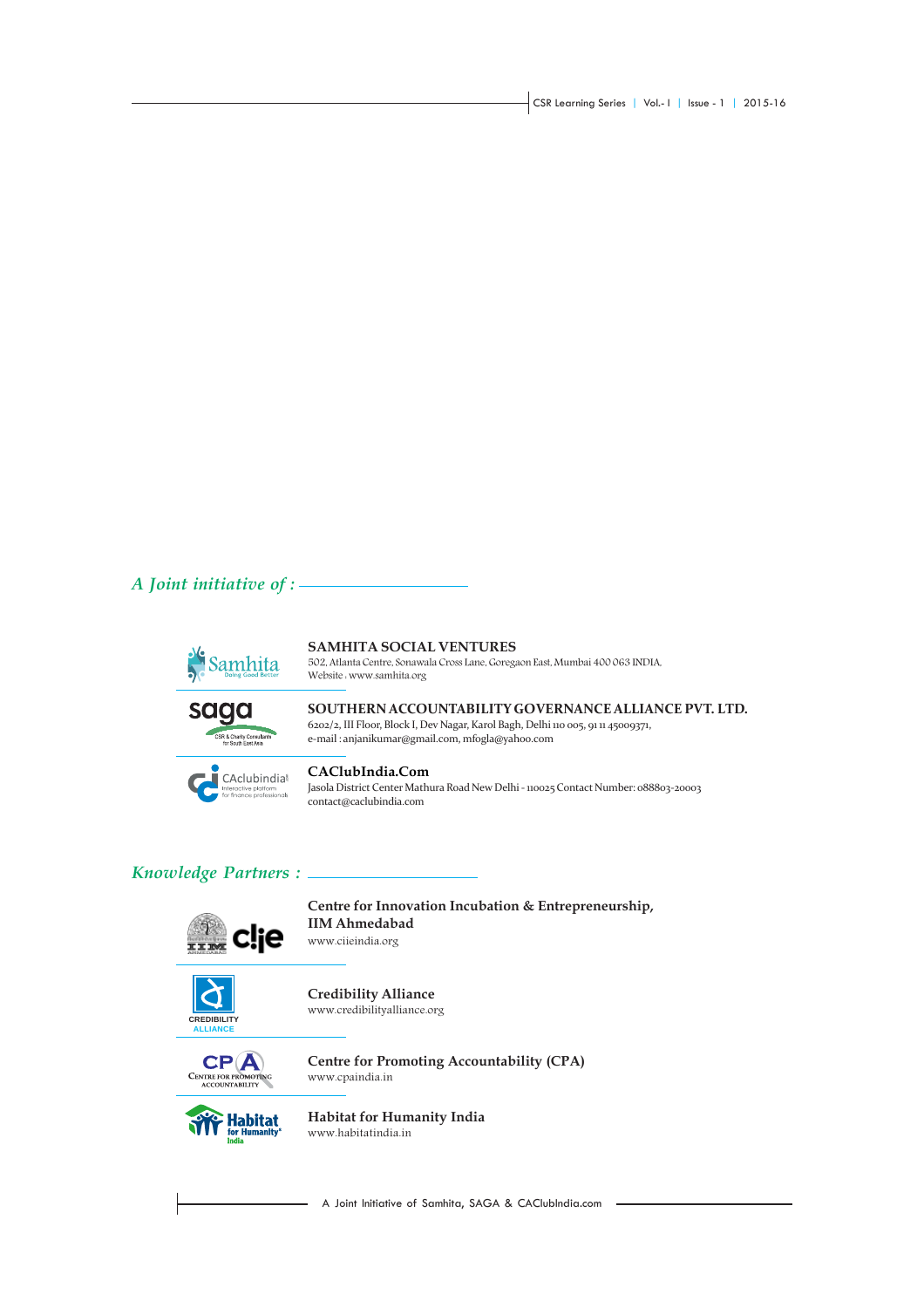

**A Joint Initiative of Samhita, SAGA & CAClubIndia.com**

# **SUMMARY OF CSR LAW IN INDIA**

*Advisory Support :* **Priya Naik,** Founder & Jt. MD, Samhita **Vivek Jain,** Founder & CEO, CAclubindia.com **Sanjay Patra,** ED, FMSF, Noida

*Principal Author* \*\*: **Dr. Manoj Fogla**

*Co Authors :* **Anjani Kumar Sharma**, Director, SAGA **Sanea Vakaliya,** CIIE, IIM Ahmedabad **Suresh Kejriwal,** FCA

 The Advisory support members have contributed to the document, however, the entire content is not necessarily the opinion of the advisory group. The Authors can be contacted at mfogla@yahoo.com, agarwalkejriwal@vsnl.com, anjanikumar@gmail.com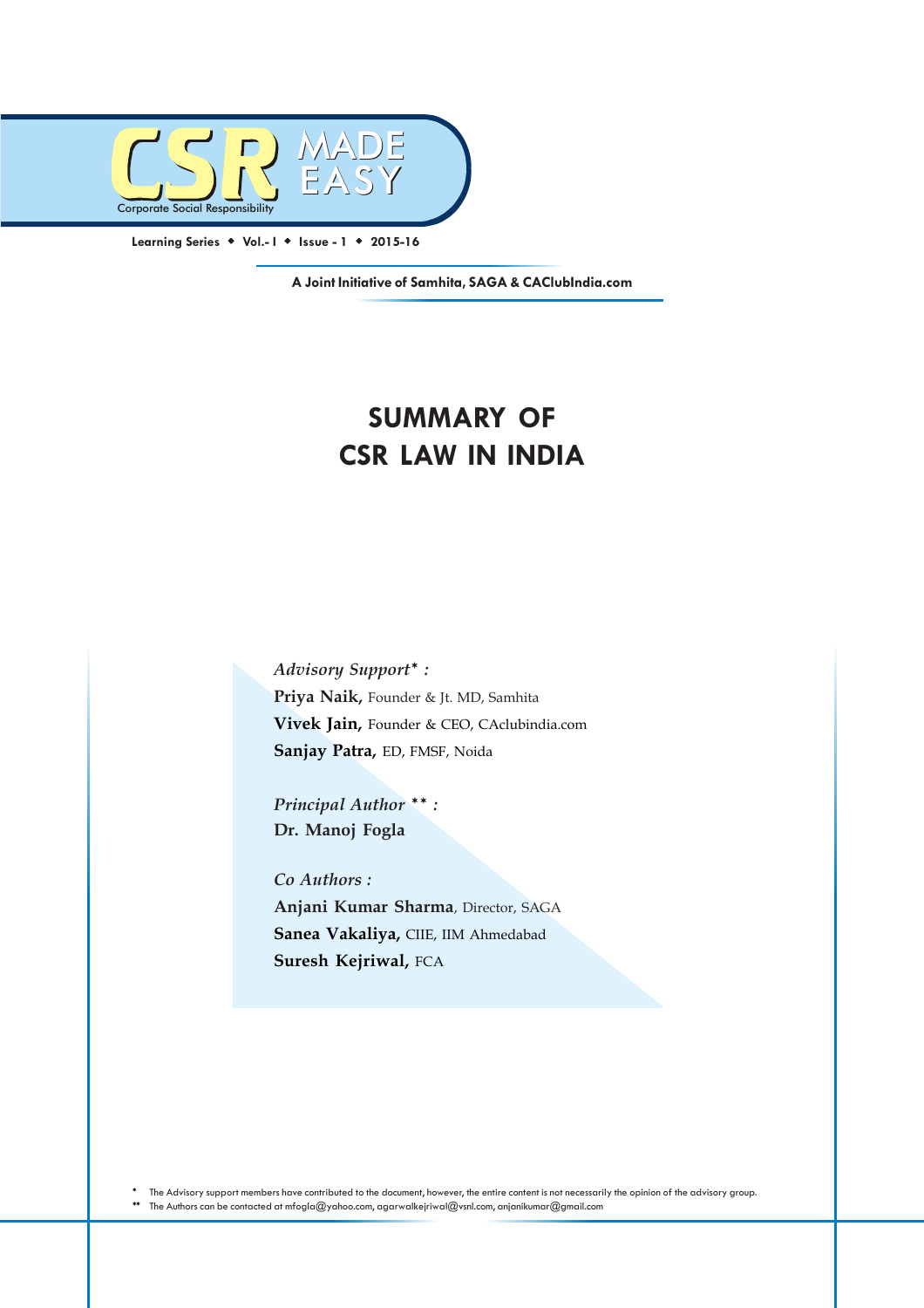# **CONTENTS**

| <b>INTRODUCTION</b>                                                                          | 01      |
|----------------------------------------------------------------------------------------------|---------|
| <b>EFFECTIVE DATE</b>                                                                        | 01      |
| <b>COMPANIES TO WHICH IT APPLIES</b>                                                         | 01      |
| FINANCIAL CRITERIA OF APPLICABILITY OF CSR                                                   | 03      |
| AMOUNT TO BE SPENT ON CSR                                                                    | 03      |
| MEANING OF NET PROFIT & THE AVERAGE NET PROFIT                                               | 03      |
| SURPLUS GENERATED FROM CSR ACTIVITIES                                                        | 04      |
| <b>CSR COMMITTEE</b>                                                                         | 05      |
| ROLE OF CSR COMMITTEE                                                                        | 05      |
| ROLE OF THE BOARD OF THE COMPANY                                                             | 06      |
| <b>CSR EXPENDITURE</b>                                                                       | 06      |
| EXPENDITURES WHICH ARE NOT CONSIDERED AS CSR EXPENDITURE                                     | 07      |
| MODES OF IMPLEMENTATION OF CSR EXPENDITURE                                                   | 07      |
| PERMISSIBLE CSR ACTIVITIES AS PER SCHEDULE VII                                               | 08      |
| <b>CONTENT OF CSR REPORT</b>                                                                 | 10      |
| <b>COLLABORATION WITH OTHER CORPORATES</b>                                                   | 10      |
| PENALTY FOR NON COMPLIANCE OF CSR PROVISIONS                                                 | 11      |
| PENALTY FOR REPEATED DEFAULT                                                                 | $12 \,$ |
| WHEN COMPANY CEASES TO COMER UNDER CSR CRITERIA                                              | 12      |
| FORMAT FOR THE ANNUAL REPORT<br>ON CSR ACTVITIES (ANNEXURE - 01)                             | 13      |
| RESPONSE OF FINANCE MINISTER IN RAJYA SABHA<br>ON PENAL PROVISIONS UNDER CSR (ANNEXURE - 02) | 15      |

Initiative of Credibility Alliance, CPA & FICCI-Aditya Birla CSR Centre for Excellence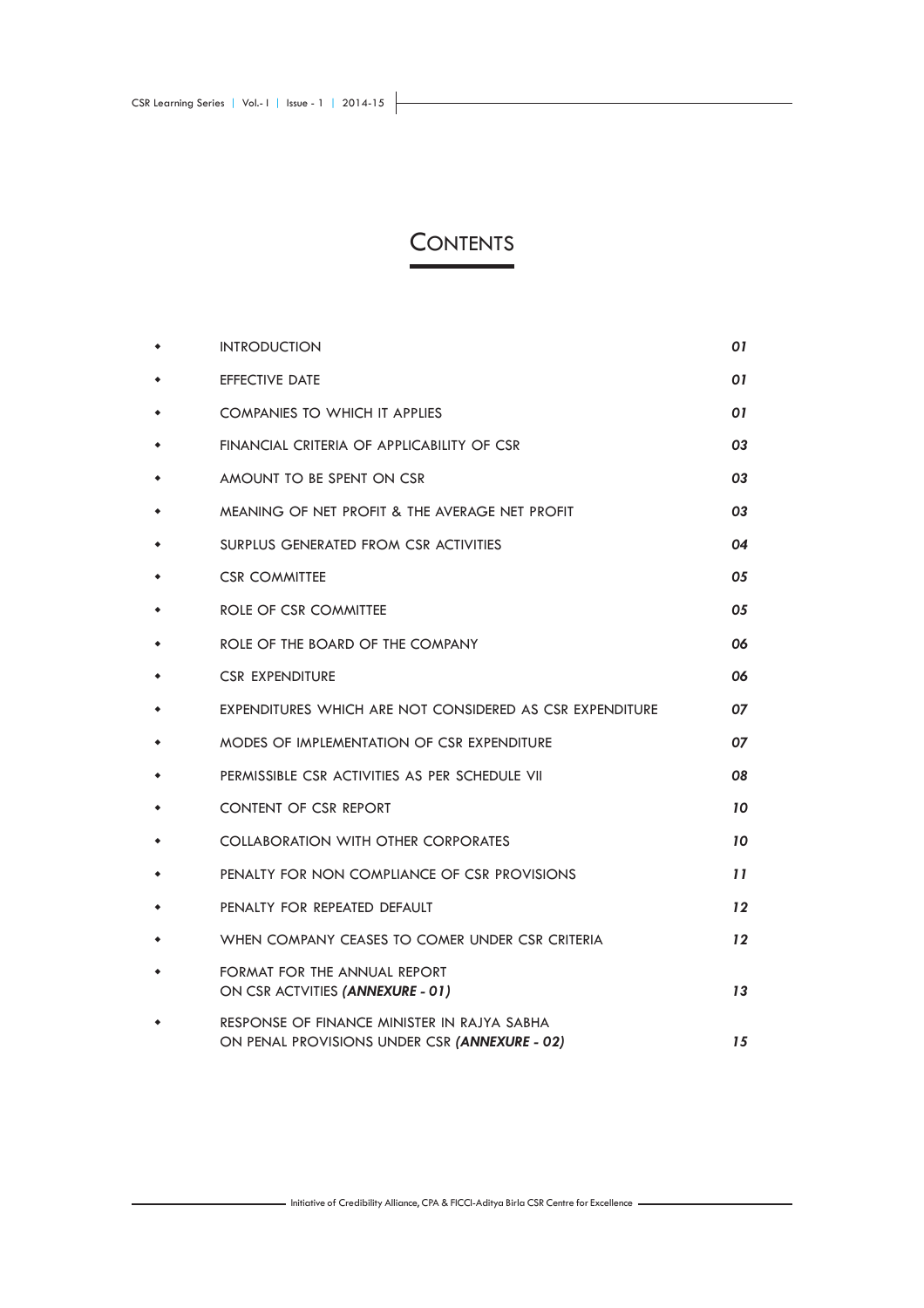# *Summary of CSR Law in India*

# **Introduction**

- **1.1.1** Corporate Social Responsibility (CSR) in India is a statutory requirement under the Companies Act, 2013. Specif ically Section 135 and Schedule VII of the Act provide for the CSR compliances along with the Companies (Corporate Social Responsibility Policy) Rules, 2014.
- **1.1.2** India is the leading country in the world to pass such a legislation. In this chapter a brief summary of the CSR provision and the analysis thereof has been provided.

# **Effective Date**

- **1.2.1** CSR law became effective from 1st April, 2014. In other words, it will apply from the financial year 2014-15. The Companies Act, 2013 received the assent of the President of India on 29th August 2013.
- **1.2.2** The Ministry of Corporate Affairs (MCA) has vide its notification dated 27 February 2014, and in exercise of powers conferred by Section 1(3) of the Companies Act, 2013 ('the Act'), notified 1 April 2014 as the date on which the provisions of Section 135 and Schedule VII of the Act shall come into force. The MCA has also notified the Companies (Corporate Social Responsibility Policy) Rules, 2014 ('the Rules') to be effective from 1 April 2014.

# **Companies to Which it Applies**

**1.3.1** As per section 135(1) of CSR Law applies to every Indian Company fulfilling at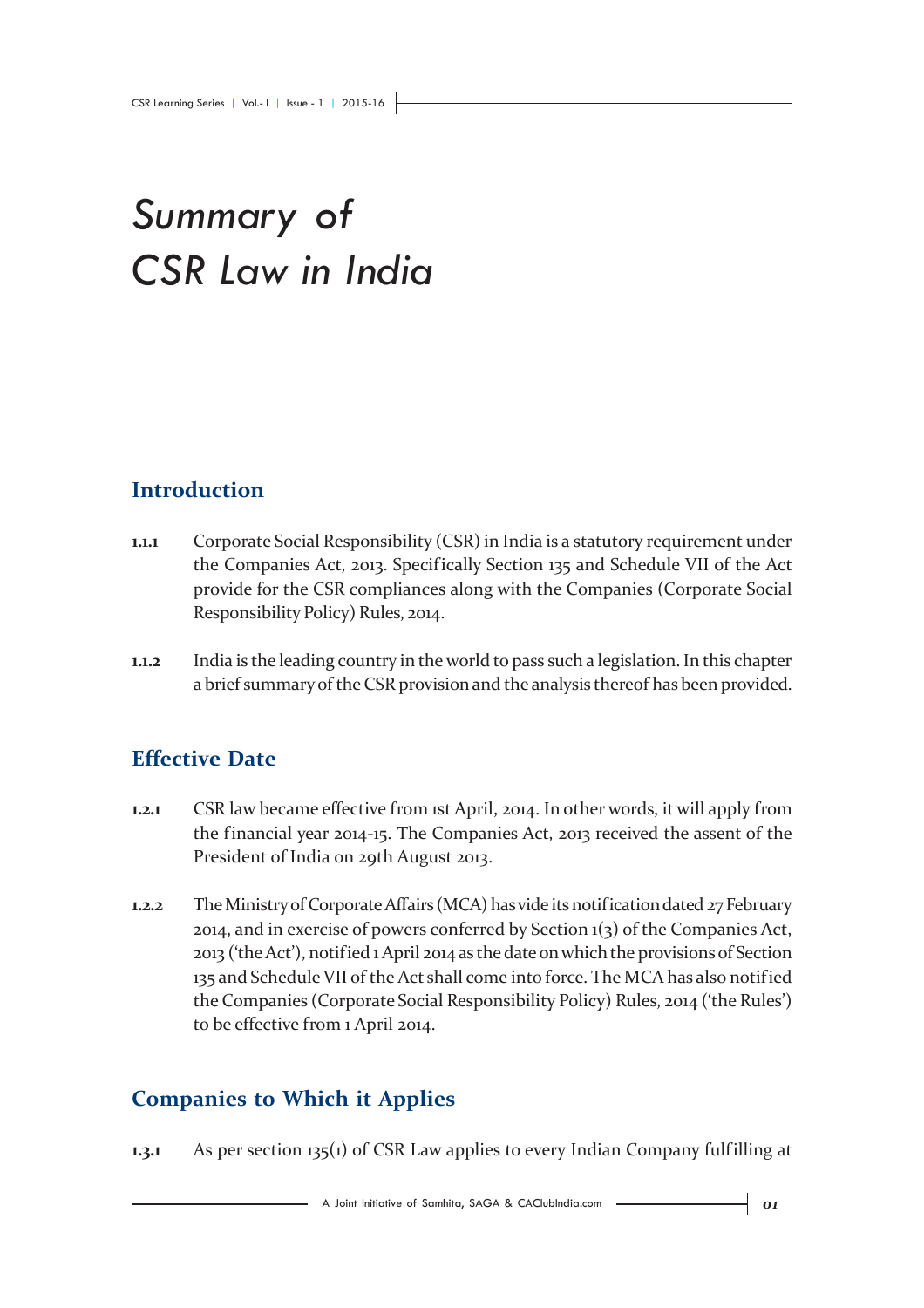least one of the following criteria in **any financial year**:

- Net worth of rupees five hundred crore or more,
- Turnover of rupees one thousand crore or more,
- Net Profit of rupees five crore or more.
- **1.3.2** Meaning of any financial year
	- a) Vide General Circular No. 21/2014 MCA has clarified that "Any financial year" referred under sub-section (1) of Section 135 of the Act read with Rule 3(2) of Companies CSR Rule, 2014 implies 'any of the three preceding financial years.
	- b) Therefore, to determine applicability from Financial Year 2014-15 onwards, the company would need to ascertain fulfilment of any of the three financial criterion in the following manner :

| Any of the financial criterion fulfilled<br>in either of the three years | <b>CSR</b> provisions<br>applicable for |
|--------------------------------------------------------------------------|-----------------------------------------|
| 2011-12, 2012-13, 2013-14                                                | $2014 - 15$                             |
| 2012-13, 2013-14, 2014-15                                                | $2015 - 16$                             |
| 2013-14, 2014-15, 2015-16                                                | $2016 - 17$                             |

- c) Hence any financial criterion met for financial year 2010-11 or prior, but not met in the block of three years from 2011-12 to 2013-14 would mean that company is not required to comply with CSR provisions for the financial year 2014-15.
- **1.3.3** As per Rule 3(1) of CSR Rules, 2014
	- (1) Every company **including its holding or subsidiary and a foreign company** defined under clause (42) of section 2 of the Act having its branch office or project office in India which fulfils the criteria specified in subsection (1) of section 135 of the Act shall comply with the provisions of section 135 of the Act and these rules :

**Provided** that net worth, turnover or net profit of a foreign company of the Act shall be computed in accordance with balance sheet and profit and loss account of such company prepared in accordance with the provisions of clause (a) of sub-section (1) of section 381 and section 198 of the Act.

**1.3.4** The criterion needs to be fulfilled by individual company. Therefore, if the holding

 $02<sup>1</sup>$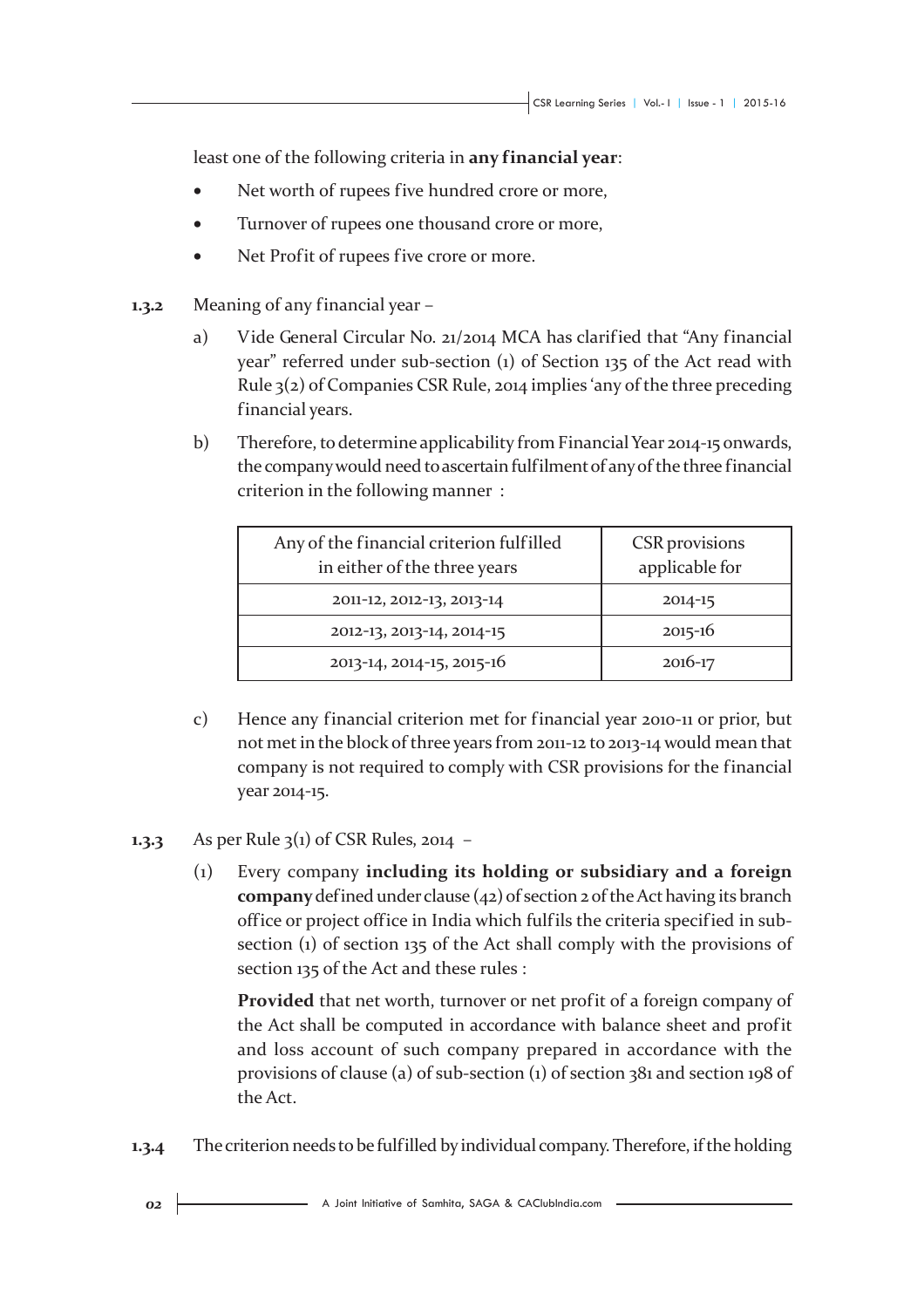company or the subsidiary company themselves fulf ils the criteria specified in Section 135, all the provisions mentioned therein become applicable to such company. Merely being a holding or subsidiary company of a company which fulfils the criteria under section 135(1) does not make the company liable to comply with section 135, unless the company itself fulf ils the criteria.

# **Financial Criteria of Applicability of CSR**

- **1.4.1** Under sub Section(1) of Section 135 the CSR law applies to every Company fulfilling at least any one of the following criteria :
	- Net worth of rupees five hundred crore or more,
	- Turnover of rupees one thousand crore or more,
	- Net Profit of rupees five crore or more during any financial year.
- **1.4.2** In case of Foreign Companies the Net Profit of such Company shall be determined as per the profit and loss account prepared under Section  $381(1)(a)$  read with Section 198 of the Companies Act, 2013, see para *1.3.3*.

#### **Amount to be Spent on CSR**

**1.5.1** As per Section 135(5) of the Companies Act, 2013, the Board of every company referred to in sub-section (1), shall ensure that the company spends, in every financial year, at least two per cent of the average net profits of the company made during the three immediately preceding financial years.

# **Meaning of Net Profit & the Average Net Profit**

- **1.6.1** Section 135 has not defined the term 'Net Profit' though explanation to Sec. 135 says "For the purposes of this section "average net profit" shall be calculated in accordance with the provisions of section 198."
- **1.6.2** As per Rule 2(f) of CSR Rules, 2014 "Net profit" means the net profit of a company as per its financial statement prepared in accordance with the applicable provisions of the Act, but shall not include the following, namely : -
	- (i) Any profit arising from any overseas branch or branches of the company, whether operated as a separate company or otherwise; and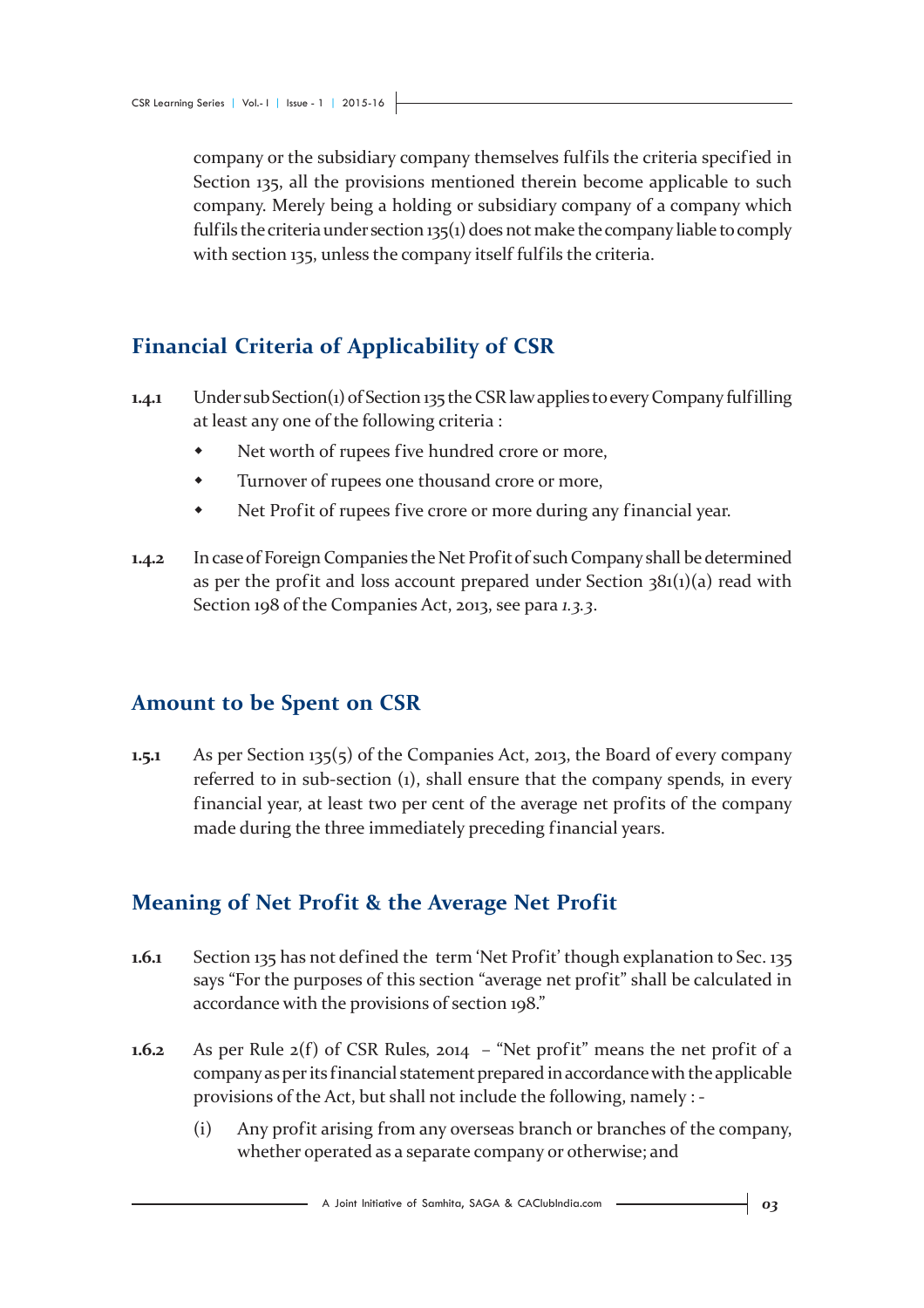(ii) Any dividend received from other companies in India, which are covered under and complying with the provisions of section 135 of the Act;

Provided that net profit in respect of a financial year for which the relevant financial statements were prepared in accordance with the provisions of the Companies Act, 1956, (1 of 1956 shall not be required to be re-calculated in accordance with the provisions of the Act.

- **1.6.3** It is important to understand the meaning of Net Profit & the Average Net Profit for the purpose of determining the coverage and/or to determine the amount to be spent. On combined study of sections and rules as stated above, we understand that to determine the coverage as well as to determine the amount to be spent, NET PROFIT should be calculated on the basis of section 198 of the Companies Act, 2013 and thereafter deduction should be made as provided in Rule  $(2)(f)$  of the CSR Rules *i.e.* the deduction should be made of profit arising from overseas branches of a company or dividend received from other companies in India which are covered under & complying with the provisions of section 135 of the Act.
- **1.6.4** The Rule also makes it clear that the Net Profit in relation to financial statement prepared under 1956 Act shall not be required to be re-calculated as per Section 198 of the Companies Act. However, in our opinion, the profit from overseas branches of a company or dividend received from other companies in India should be deducted while determining the Net Profit for the Financial Year falling under 1956 Act.
- **1.6.5** In case of Foreign Companies the Net Profit of such Company shall be determined as per the profit and loss account prepared under Section  $381(1)(a)$  read with Section 198 of the Companies Act, 2013.

#### **Surplus Generated from CSR Activities**

- **1.7.1** Under Rule 6(2) the CSR Policy of the Company shall specify that the surplus arising out of the CSR projects or programs or activities shall not form part of the business profit of a Company. In other words surplus generated from CSR activities should be ploughed back to CSR funds over and above the 2% contribution. In our opinion only income from the surplus from CSR activities will be taxable if the CSR activities are implemented directly by the Company. Such surplus shall be exempted from tax in the hands of the company, if the CSR activities are implemented through registered NPOs and the income from CSR directly accrues to the implementing NGOs.
- **1.7.2** Some instances of surplus from CSR funds / activities could be (i) Fees collected, if any, from the trainees or beneficiaries, (ii) Sale of any CSR asset, etc.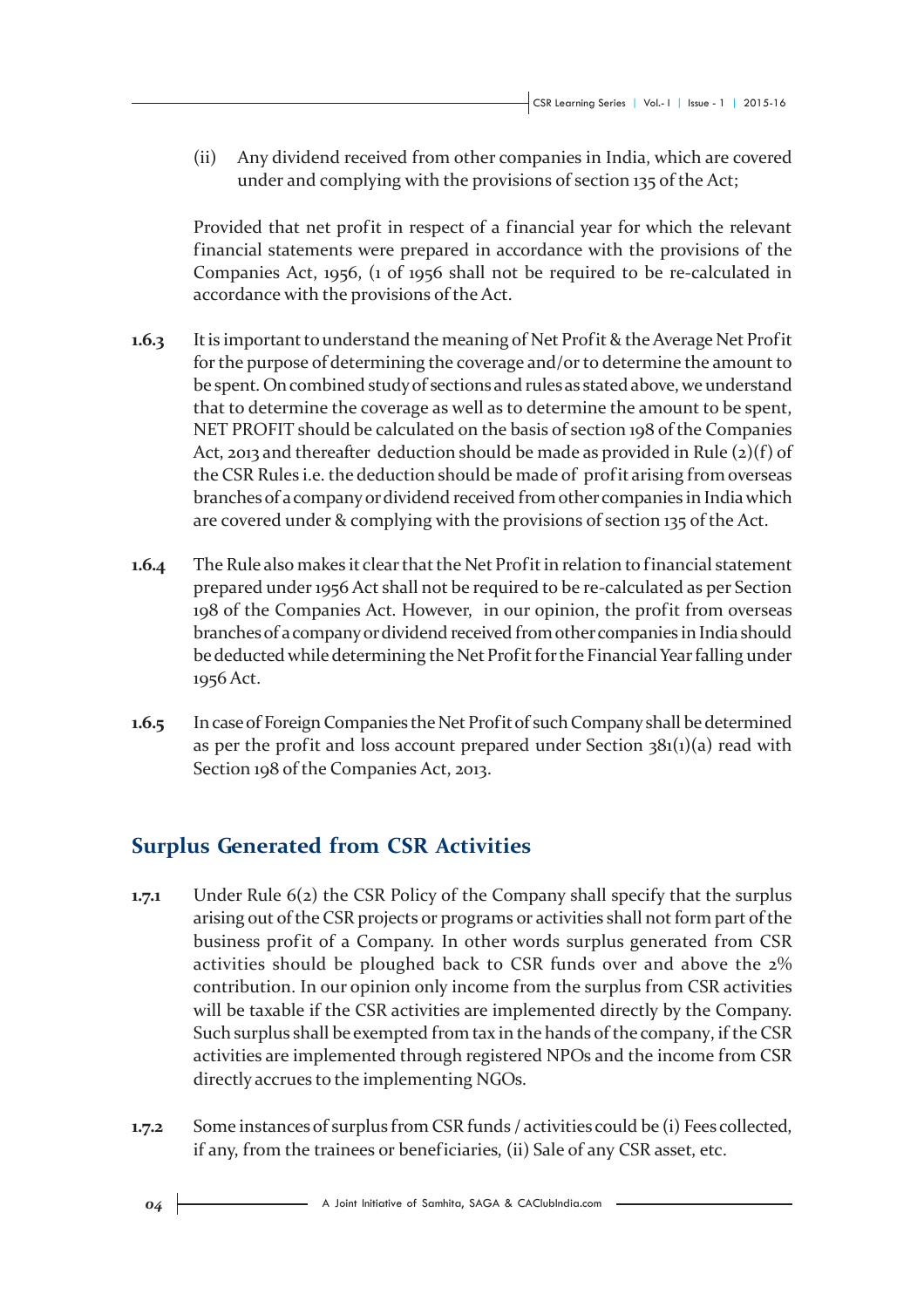# **CSR Committee**

- **1.8.1** All Companies to which the CSR laws apply shall under Rule 5 constitute CSR Committee of 3 or more members including one independent member. However, the requirement of 3 member including independent will not be applicable in following circumstances :
	- (*i*) an unlisted public Company or a private Company covered under sub-Section (1) of Section 135 which is not required to appoint an Independent Director pursuant to sub-Section (4) of Section 149 of the Act, shall have its CSR Committee without such Director;
	- (*ii*) a private Company having only two Directors on its Board shall constitute its CSR Committee with two such Directors;
	- (*iii*) with respect to a Foreign Company covered under these Rules, the CSR Committee shall comprise of at least two persons of which one person shall be as specified under clause (d) of sub-Section (1) of Section 380 of the Act and another person shall be nominated by the Foreign Company.
- **1.8.2** It may be noted that as per clause (d) of sub-Section (1) of Section 380 of the Act a Foreign Company is required to provide the name and address of one or more person resident in India authorised to accept on behalf of the Company service or process and any notices or other documents required to be served on the Company.

# **Role of CSR Committee**

- **1.9.1** The CSR Committee shall institute a transparent monitoring mechanism for implementation of the CSR projects or programs or activities undertaken by the Company. Further the role of CSR Committee shall include :
	- Formulate the CSR policy and recommend to the board.
	- Planning, Budgeting and Recommending expenditure on CSR to the board.
	- Prepare strategic plans & implementation schedules for CSR expenditures.
	- Monitor the implementation of the CSR projects or programs or activities undertaken by the Company.
	- Ensure that the surplus (if any) generated from CSR activities are ploughed back to the CSR funds over and above the 2% contribution.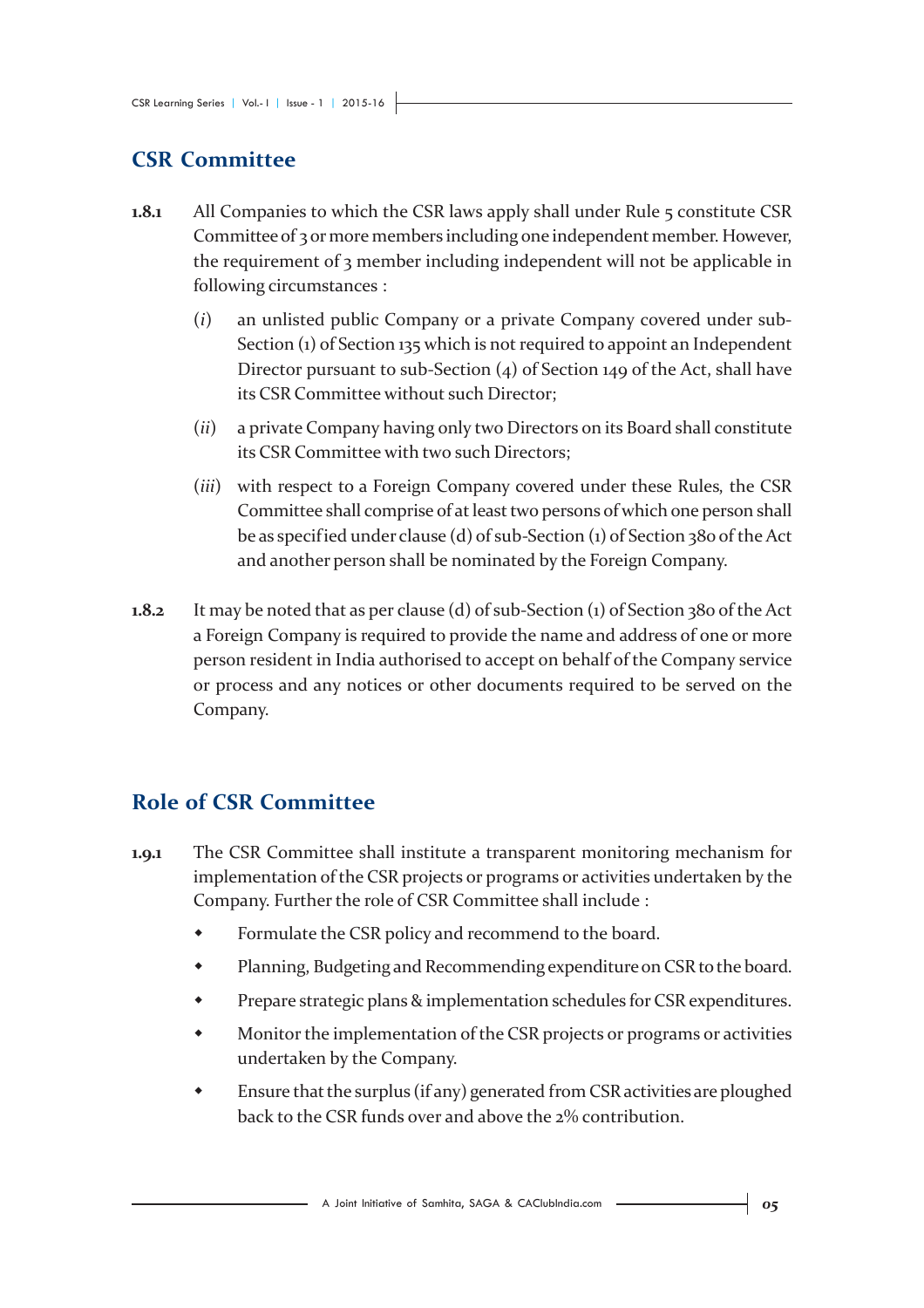## **Role of the Board of the Company**

- **1.10.1** The Board of the Company will be legally accountable for the CSR activities and shall have an oversight function over the CSR Committee. Further the role of the Board shall include :
	- To constitute the CSR Committee.
	- To approve the CSR policy.
	- To keep oversight control of the CSR activities.
	- To ensure legal compliance of at least 2% spending.
	- Report CSR activities.
	- Disclose reason for non compliance or under spending, if any under Section 134(3)(o) of the Companies Act, 2013 specifying the reasons for not spending.
	- Ensure that report of the Board on CSR activities including the content of the CSR policy are uploaded on the official website of the Company.

### **CSR Expenditures**

- **1.11.1** CSR expenditure shall include all expenditure including contribution to corpus on projects or programs relating to CSR activities, approved by the Board on the recommendation of its CSR Committee, but does not include any expenditure on an item not in conformity or not in line with activities which fall within the purview of Schedule VII of the Act. Hence CSR activities have to be confined to the activities described in the Schedule VII of the Act, though it has been clarified that the activities as per Schedule VII has to be interpreted liberally.
- **1.11.2** It may be noted that CSR expenditure are subject to the following conditions :
	- The CSR activities have to be confined to the activities described in the Schedule VII of the Act.
	- The CSR expenditure can be made directly by the Company.
	- The CSR expenditure can be made through registered organisations having at least 3 years experience in similar programmes.
	- Contribution to Corpus of a Trust/ society/ section 8 companies etc. will qualify as CSR expenditure as long as (a) the Trust/ society/ section 8 companies etc. is created exclusively for undertaking CSR activities or (b) where the corpus is created exclusively for a purpose directly relatable to a subject covered in Schedule VII of the Companies Act 2013.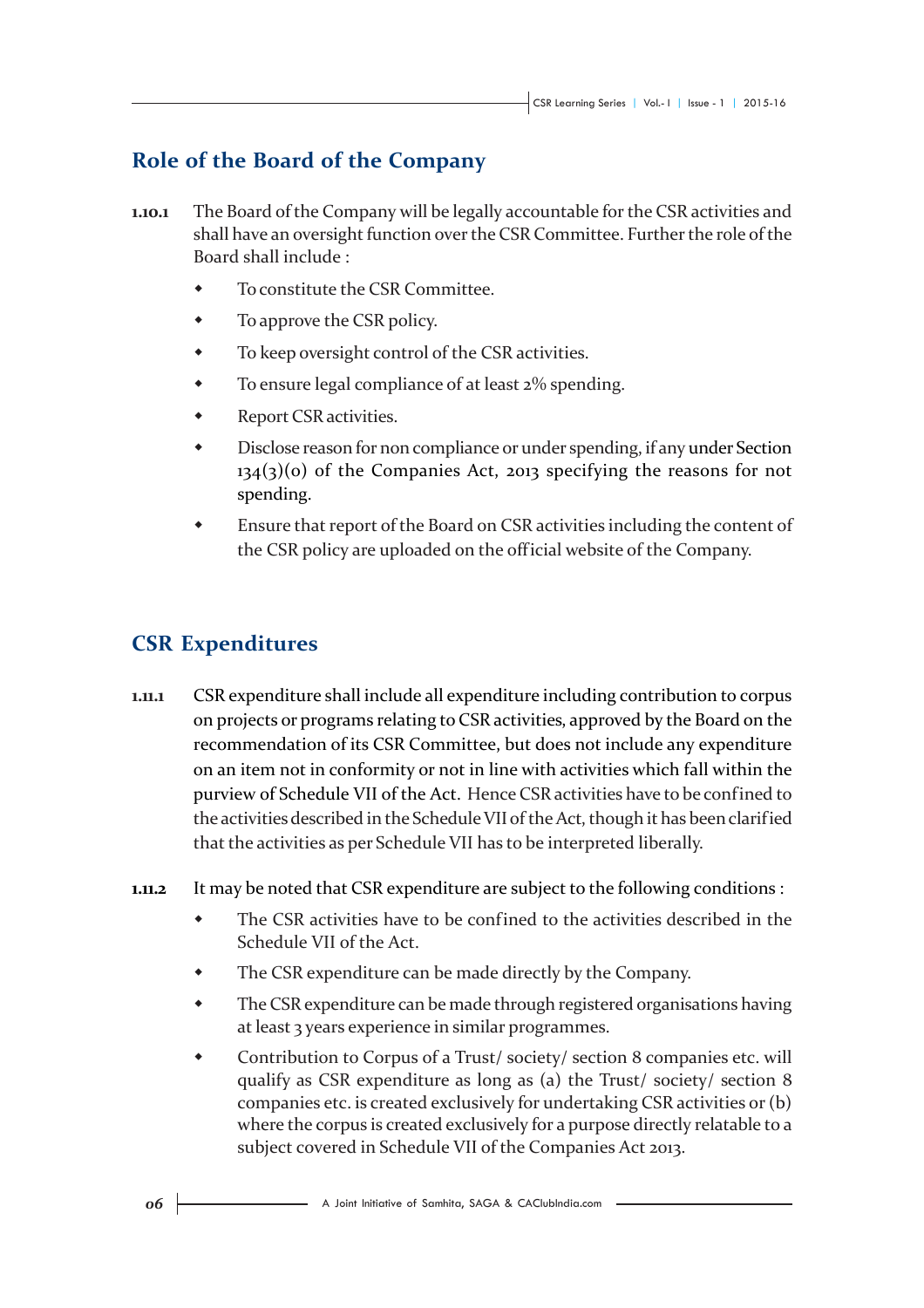- The CSR expenditure can also be made through registered organisation promoted by the Company. In such cases the condition of having at least 3 years experience in similar programmes, will not apply.
- The Company should give priority to the local area and the areas around it where it operates.
- The Company should spend at least 2% of the average Net Profit made during the three immediately preceding financial years.
- The expenditure on employees shall not be permissible, unless it is upto 5% on capacity building pertaining to CSR. Further upto 5% on capacity building pertaining to CSR shall also be permissible for the implementing NPOs.
- Only CSR activities within India will be taken into consideration. Any activity outside India will not be considered even if it complies with all other conditions.
- If the Company is unable to spend CSR funds as per provisions then it will have to report under Section 134(3)(0) of the Companies Act, 2013 specifying the reasons for not spending.

## **Expenditures which are not considered as CSR Expenditure**

- **1.12.1.** The Company cannot make any contribution to any political party or political purpose as defined under Section 182 of the Companies Act, 2013.
- **1.12.2.** Activities undertaken in pursuance of the normal course of business of the Company is not CSR. For instance a Company engaged in plantation cannot claim that the plantation is made as a part of its CSR activity.
- **1.12.3.** The CSR projects or programs or activities that benefit only the employees of the company and their families shall not be considered as CSR activities in accordance with section 135 of the Act [Rule  $4/5$  of CSR Rule, 2014].

#### **Modes of Implementation of CSR Expenditure**

- **1.13.1** The relevant text of Rule  $4(2)$  and  $(3)$  of CSR Rules, 2014 is provided as under:
	- "(2) The Board of a company may decide to undertake its CSR activities approved by the CSR Committee, through a registered trust or a registered society or a company established under section 8 of the Act by the company, either singly or alongwith its holding or subsidiary or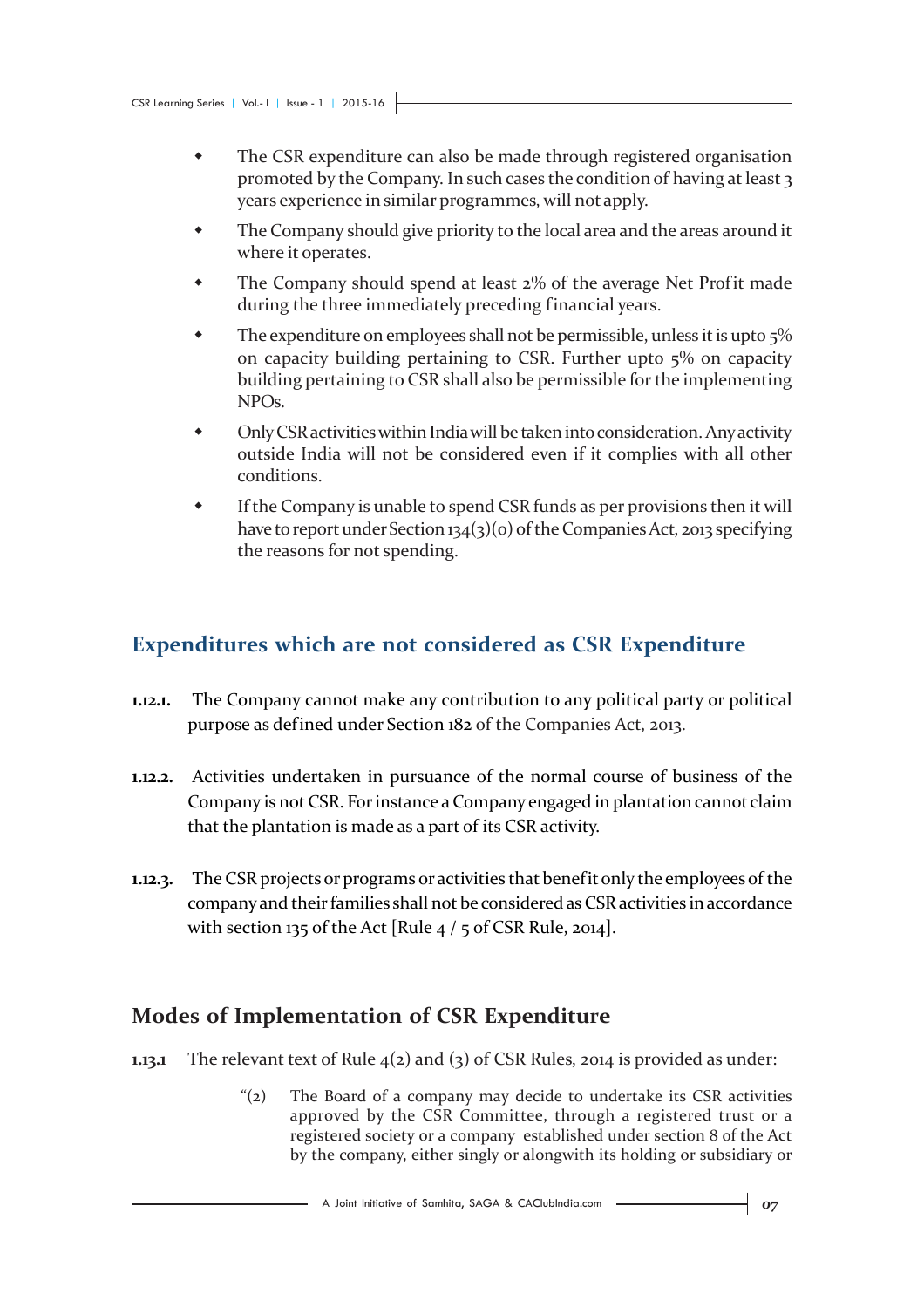associate company, or alongwith any other company or holding or subsidiary or associate company of such other company, or otherwise.

Provided that –

- (i) If such trust, society or company is not established by the company, either singly or alongwith its holding or subsidiary or associate company, or alongwith any other company or holding or subsidiary or associate company of such other company it shall have an established track record of three years in undertaking similar programs or projects.
- (ii) The company has specif ied the project or programs to be undertaken through these entries, the modalities of utilization of funds on such projects and programs and the monitoring and reporting mechanism.
- (3) A company may also collaborate with other companies for undertaking projects or programs or CSR activities in such a manner that the CSR Committees of respective companies are in a position to report separately on such projects or programs in accordance with these rules."
- **1.13.1.** In the light of above rules, the CSR expenditures can be implemented as under :
	- The CSR expenditure can be made directly by the Company.
	- The CSR expenditure can be made through registered organisations having at least 3 years experience in similar programmes.
	- The CSR expenditure can also be made through registered organisation promoted by the Company. In such cases the condition of having at least 3 years experience in similar programmes, will not apply.
	- The company may also collaborate with other companies for undertaking projects/programs or CSR activities.

#### **Permissible CSR Activities as per Schedule VII**

- **1.14.1** The various activities permissible under CSR as per Schedule VII are as under :
	- (i) eradicating hunger, poverty and malnutrition, promoting health care including preventive health care and sanitation *<sup>1</sup> including contribution to the Swach Bharat Kosh set-up by the Central Government for the promotion of sanitation* and making available safe drinking water;

**<sup>1</sup>** Inserted vide Notification dated 24.10.2014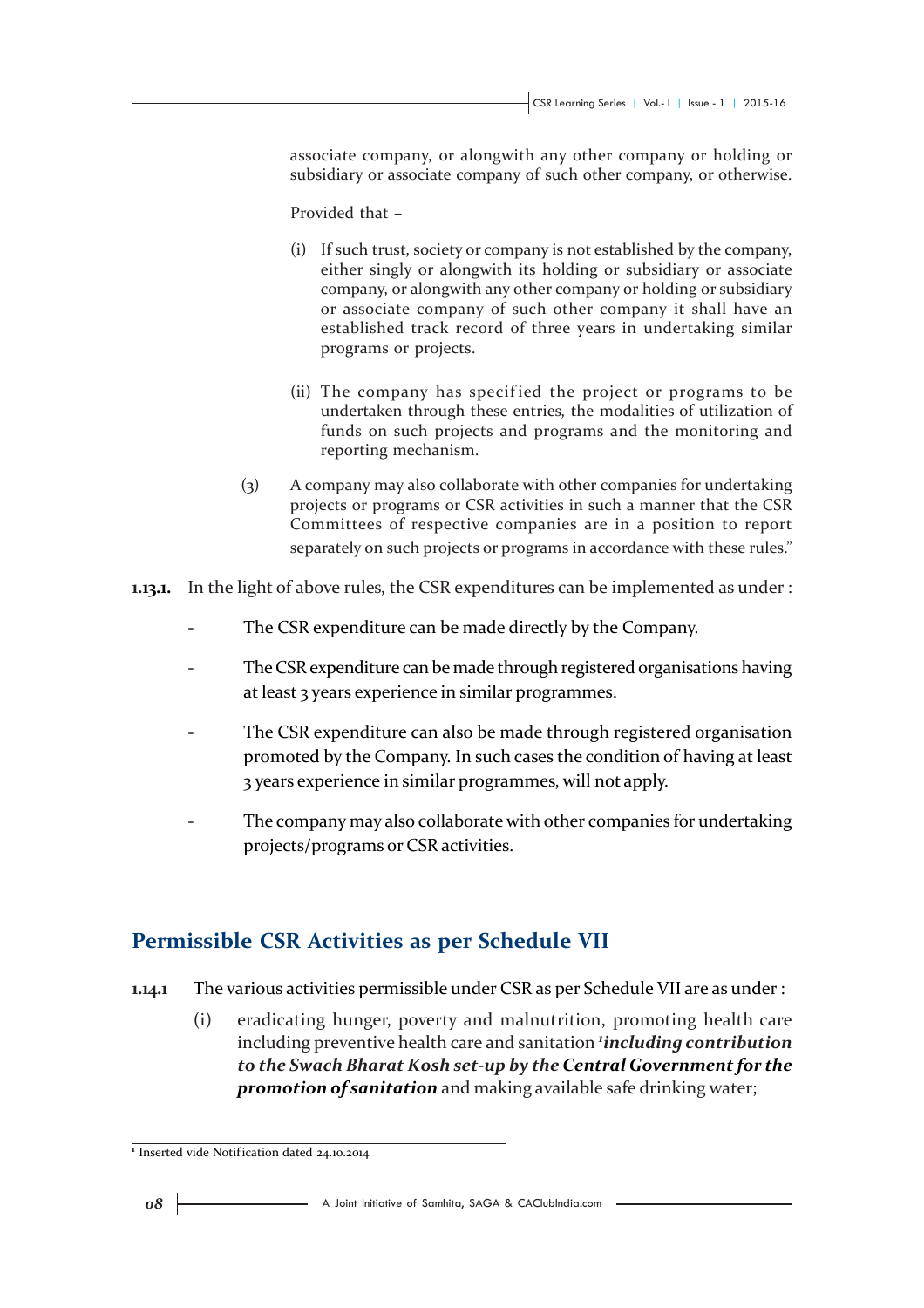- (ii) promoting education, including special education and employment enhancing vocation skills especially among children, women, elderly, and the differently abled and livelihood enhancement projects;
- (iii) promoting gender equality, empowering women, setting up homes and hostels for women and orphans; setting up old age homes, day care centres and such other facilities for senior citizens and measures for reducing inequalities faced by socially and economically backward groups;
- (iv) ensuring environmental sustainability, ecological balance, protection of flora and fauna, animal welfare, agroforestry, conservation of natural resources and maintaining quality of soil, air and water *2including contribution to the Clean Ganga Fund set-up by the Central Government for rejuvenation of river Ganga;*
- (v) protection of national heritage, art and culture including restoration of buildings and sites of historical importance and works of art; setting up public libraries; promotion and development of traditional arts and handicrafts;
- (vi) measures for the benefit of armed forces veterans, war widows and their dependents;
- (vii) training to promote rural sports, nationally recognized sports, paralympic sports and Olympic sports;
- (viii) contribution to the Prime Minister's National Relief Fund or any other fund set up by the Central Government for socio-economic development and relief and welfare of the Scheduled Castes, the Scheduled Tribes, other backward classes, minorities and women;
- (ix) contributions or funds provided to technology incubators located within academic institutions which are approved by the Central Government;
- (x) rural development projects.] *<sup>3</sup> slum area development*
- **1.14.1** It is important to understand the implication of General Circular No.21/2014 dated 18<sup>th</sup> June 2014, Ministry of Corporate Affairs. As per the circular the statutory provision and provisions of CSR Rules, 2014, is to ensure that while activities undertaken in pursuance of the CSR policy must be relatable to Schedule VII of the Companies Act 2013, the entries in the said Schedule VII must be **interpreted liberally** so as to capture the essence of the subjects enumerated in the said Schedule. The items enlisted in the amended Schedule VII of the Act, are broadbased and are intended to cover a wide range of activities.

**<sup>2</sup>** Inserted vide Notification dated 24.10.2014

**<sup>3</sup>** Inserted vide Notification G.S.R (E) 568 dated 06.08.2014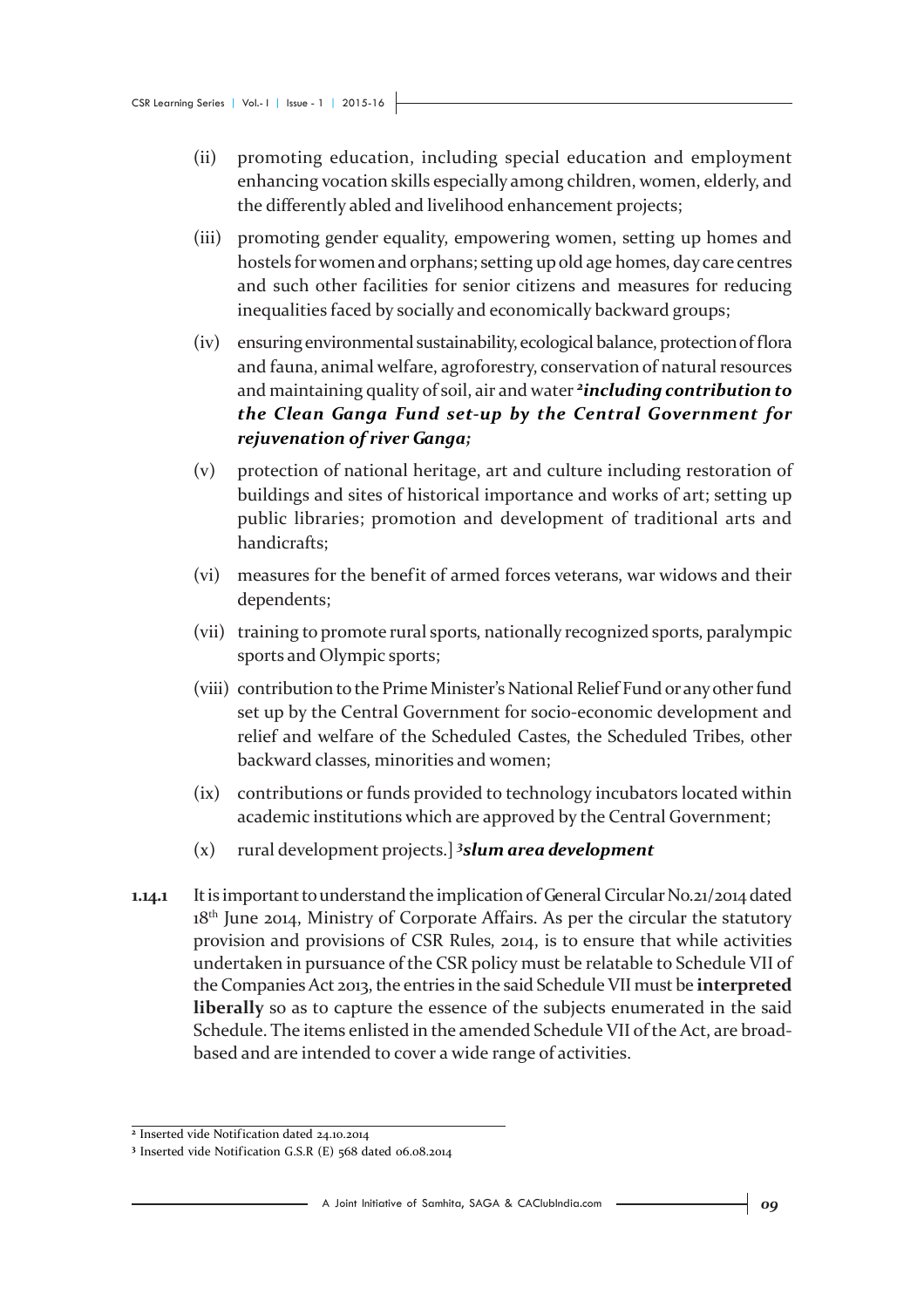# **Content of CSR Report**

- **1.15.1** The Board of the Company shall prepare a CSR report under Section 134(3)(o), the Companies (CSR Policy) Rules, 2014 provide the format *(Annexure 1)* for reporting CSR activities annually. In the CSR report the CSR Committee also is required to provide a responsibility statement regarding proper implementation of CSR activities.
- **1.15.2** The major areas/points to be reported are as under :
	- 1. A brief outline of the company's CSR policy, including overview of projects or programs proposed to be undertaken and a reference to the web-link to the CSR policy and projects or programs.
	- 2. The Composition of the CSR Committee.
	- 3. Average Net Profit of the Company for last three financial years
	- 4. Prescribed CSR Expenditure (two per cent of the amount as in item 3 above)
	- 5. Details of CSR spent during the financial year.
		- (a) Total amount to be spent for the financial year;
		- (b) Amount unspent, if any;
		- (c) Manner in which the amount spent during the financial year is required to be mentioned in the prescribed format (*see Annexure 1)*
	- 6. In case the Company has failed to spend the two per cent, of the average Net Profit of the last three financial years or any part thereof, the Company shall provide the reasons for not spending the amount in its Board report.
	- 7. A responsibility statement of the CSR Committee that the implementation and monitoring of CSR Policy, is in compliance with CSR objectives and Policy of the Company.

#### **Collaboration with Other Corporates**

**1.16.1** Under Rule 4(3) a Company may also collaborate with other Companies for undertaking projects or programs or CSR activities in such a manner that the CSR Committees of respective Companies are in a position to report separately on such projects or programs in accordance with these Rules. In other words, a group of Companies can jointly execute CSR programmes, such Companies can be holding and subsidiary Companies also. The modalities of such joint execution has not been explained in the Act or the Rules.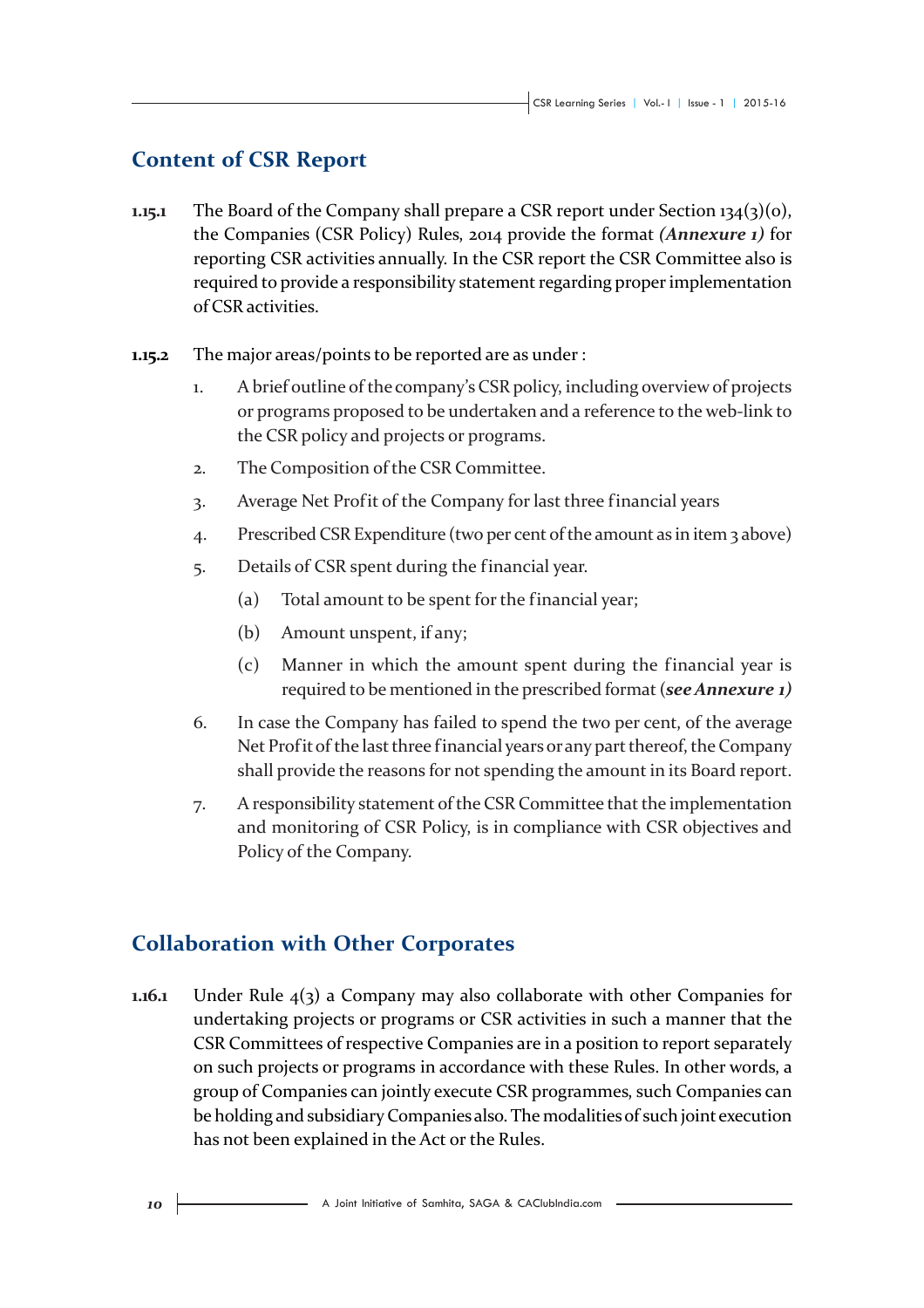# **Penalty for Non Compliance of CSR Provision**

- **1.17.1** There is no specific penal provision under which a Company can be penalised for violation of CSR Rules. However, there are two provisions under the Act which provide for penalties and can be invoked against CSR violation.
- **1.17.2** It may be noted that, under Section 134(3)(o) the board of Directors are required to report on the CSR policy and its implementation during the year. Further, under Sub Section (8) of Section 134 if a Company contravenes the provisions of this Section, the Company shall be punishable with fine which shall not be less than fifty thousand rupees but which may extend to twenty-five lakh rupees and every officer of the Company who is in default shall be punishable with imprisonment for a term which may extend to three years or with fine which shall not be less than fifty thousand rupees but which may extend to five lakh rupees, or with both.
- **1.17.3** The statute has not provided any specific penalty regarding inability of the company to spend CSR funds, Sub Section (8) of Section 134 requires the Board to provide information on CSR policy and activity. Therefore, if a company provides legitimate reasons for not spending CSR funds it should not be treated as non-compliance.
- **1.17.4** There is no other penal section for CSR related violations. The Finance Minister on the floor of Rajya Sabha also referred only to section 134 when a query pertaining to CSR violation was raised. The query and answer of Finance Minister is providedi in *Annexure-02*.
- **1.17.5** Further, Section 450 of the Companies Act is another general Section where punishment can be provided for any offence/violation where penal provision has not been specifically provided. Under this Section, if a Company or any officer of a Company or any other person contravenes any of the provisions of this Act or the Rules made thereunder, or any condition, limitation or restrictions subject to which any approval, sanction, consent, confirmation, recognition, direction or exemption in relation to any matter has been accorded, given or granted, and for which no penalty or punishment is provided elsewhere in this Act, the Company and every officer of the Company who is in default or such other person shall be punishable with fine which may extend to ten thousand rupees, and where the contravention is continuing one, with a further fine which may extend to one thousand rupees for every day after the first during which the contravention continues.
- **1.17.6** To sum up, under the Act for violation of CSR provisions penalties and punishments can be to the extent of (i) imprisonment for a term which may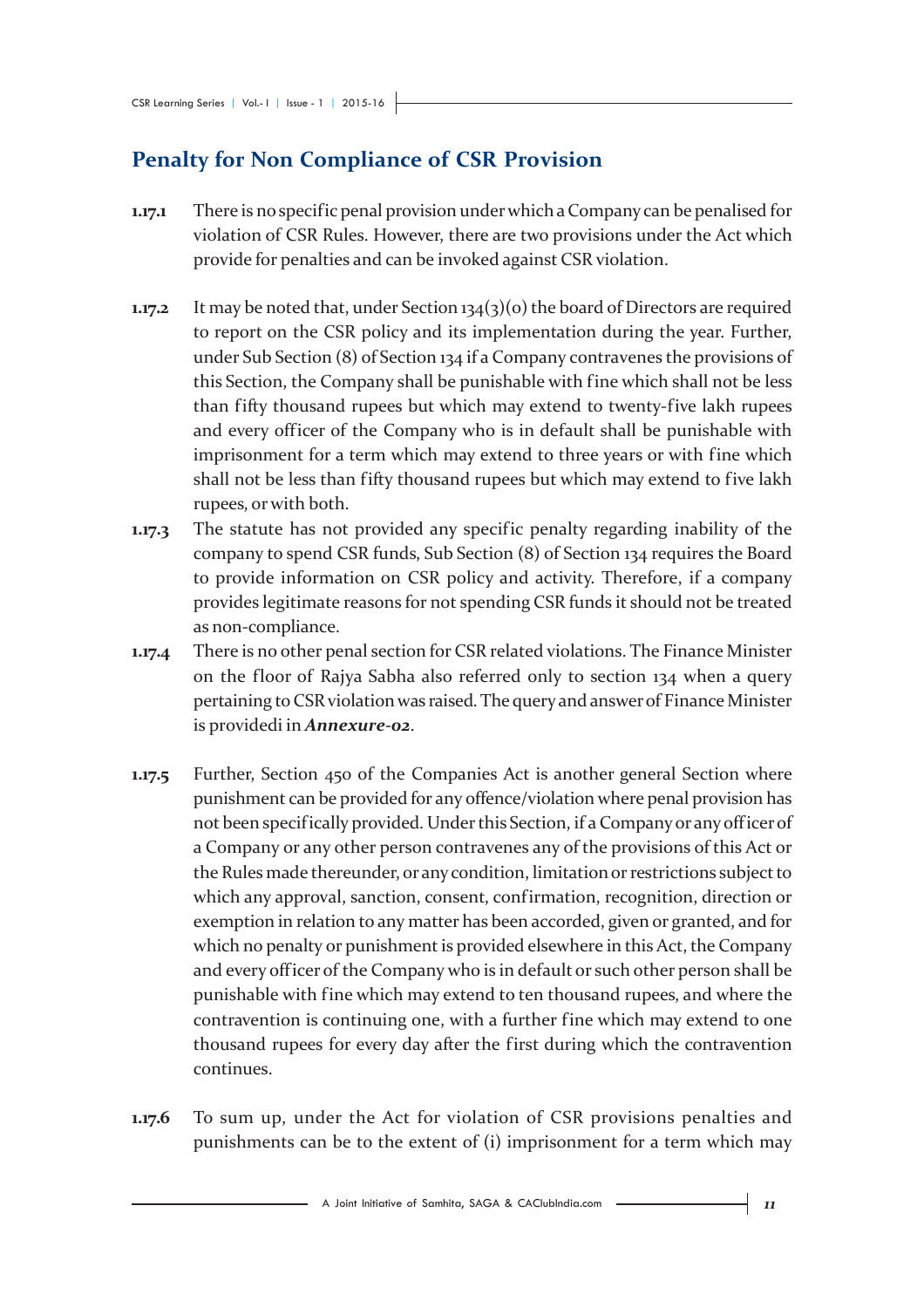extend to three years or with fine which shall not be less than fifty thousand rupees but which may extend to five lakh rupees, or with both (ii) fine which may extend to ten thousand rupees, and where the contravention is continuing one, with a further fine which may extend to one thousand rupees for every day after the first during which the contravention continues.

# **Penalty for Repeated Default**

- **1.18.1** It may further be noted that under section 451 penalties can be levied for repeated default. If a company or an officer of a company commits an offence punishable either with fine or with imprisonment and where the same offence is committed for the second or subsequent occasions within a period of three years, then, that company and every officer thereof who is in default shall be punishable with twice the amount of fine for such offence in addition to any imprisonment provided for that offence.
- **1.18.2** This section seeks to provide that if any default is committed for the second or subsequent occasion within a period of  $\alpha$  years, it shall be punishable with imprisonment as provided and twice the amount of fine for such default. This provision can also be invoked if CSR is not complied with on a repeated basis.

#### **When Company Ceases to Come under CSR Criteria**

- **1.19.1** When a Company ceases to come under CSR criteria, even then it has to continue CSR activities for 3 years. In other words if the CSR criteria does not apply for three consecutive financial years, then the Company can stop complying with the CSR regulations.
- **1.19.2** Under Rule 3(2) every Company which ceases to be a Company covered under sub–Section (1) of Section 135 of the Act for three consecutive financial years shall not be required to –
	- (a) Constitute a CSR Coommittee; and
	- (b) Comply with the provisions contained in sub–Section (2) to (5) of the said Section, till such time it meets the criteria specif ied in sub–Section (1) of Section 135.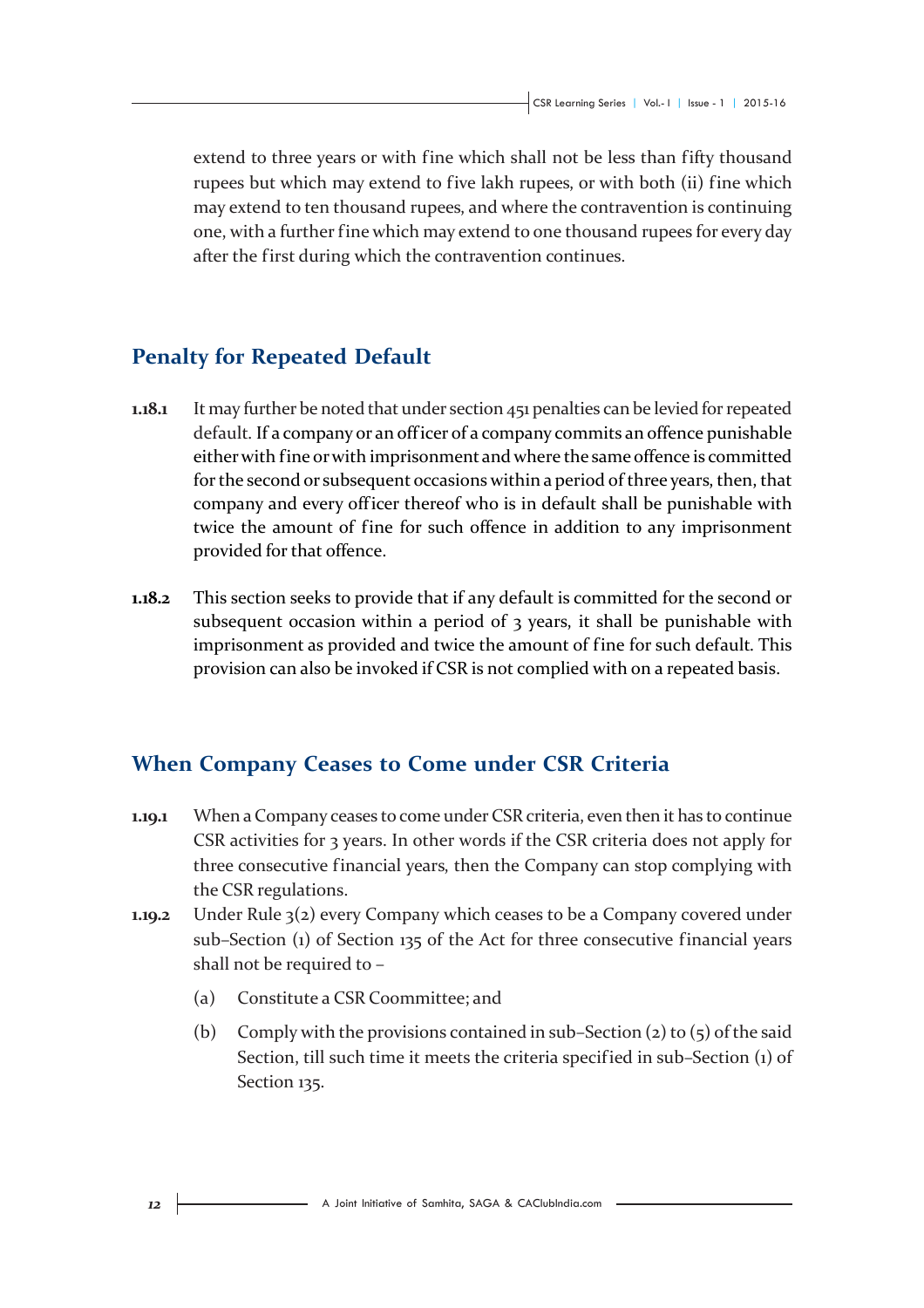#### **ANNEXURE - 01**

#### **FORMAT FOR THE ANNUAL REPORT ON CSR ACTVITIES**

#### FORMAT FOR THE ANNUAL REPORT ON CSR ACTVITIES TO BE INCLUDED IN THE BOARD'S REPORT

- 1. A brief outline of the company's CSR policy, including overview of projects or programs proposed to be undertaken and a reference to the web-link to the CSR policy and projects or programs.
- 2. The Composition of the CSR Committee.
- 3. Average net profit of the company for last three financial years
- 4. Prescribed CSR Expenditure (two per cent. of the amount as in item 3 above)
- 5. Details of CSR spent during the financial year.
	- (a) Total amount to be spent for the financial year;
	- (b) Amount unspent , if any;
	- (c) Manner in which the amount spent during the financial year is detailed below.

| $\left( 1\right)$ | $\left( 2\right)$                           | $\left( 3\right)$                               | $\left( 4 \right)$                                                                                                                                               | (5)                                                           | (6)                                                                                                                                                   | (7)                                                                          | (8)                                                        |
|-------------------|---------------------------------------------|-------------------------------------------------|------------------------------------------------------------------------------------------------------------------------------------------------------------------|---------------------------------------------------------------|-------------------------------------------------------------------------------------------------------------------------------------------------------|------------------------------------------------------------------------------|------------------------------------------------------------|
| S.<br>No          | $CSR$ project<br>or activity<br>identified. | Sector in<br>which the<br>project is<br>covered | Projects or<br>programs<br>$(i)$ Local<br>area or<br>other<br>(2) Specify<br>the State<br>and district<br>where proj-<br>ects or Pro-<br>grams was<br>undertaken | Amount<br>outlay<br>(budget)<br>project or<br>program<br>wise | Amount<br>spent on<br>the projects<br>or programs<br>Subheads:<br>$(i)$ Direct<br>expenditure<br>on projects<br>or programs.<br>$(z)$ Overhe-<br>ads: | Cumulative Amount<br>expendit-<br>ure upto<br>to the<br>reporting<br>period. | spent:<br>Direct or<br>through<br>implemen-<br>ting agency |
| $\mathbf{1}$      |                                             |                                                 |                                                                                                                                                                  |                                                               |                                                                                                                                                       |                                                                              |                                                            |
| $\mathbf{2}$      |                                             |                                                 |                                                                                                                                                                  |                                                               |                                                                                                                                                       |                                                                              |                                                            |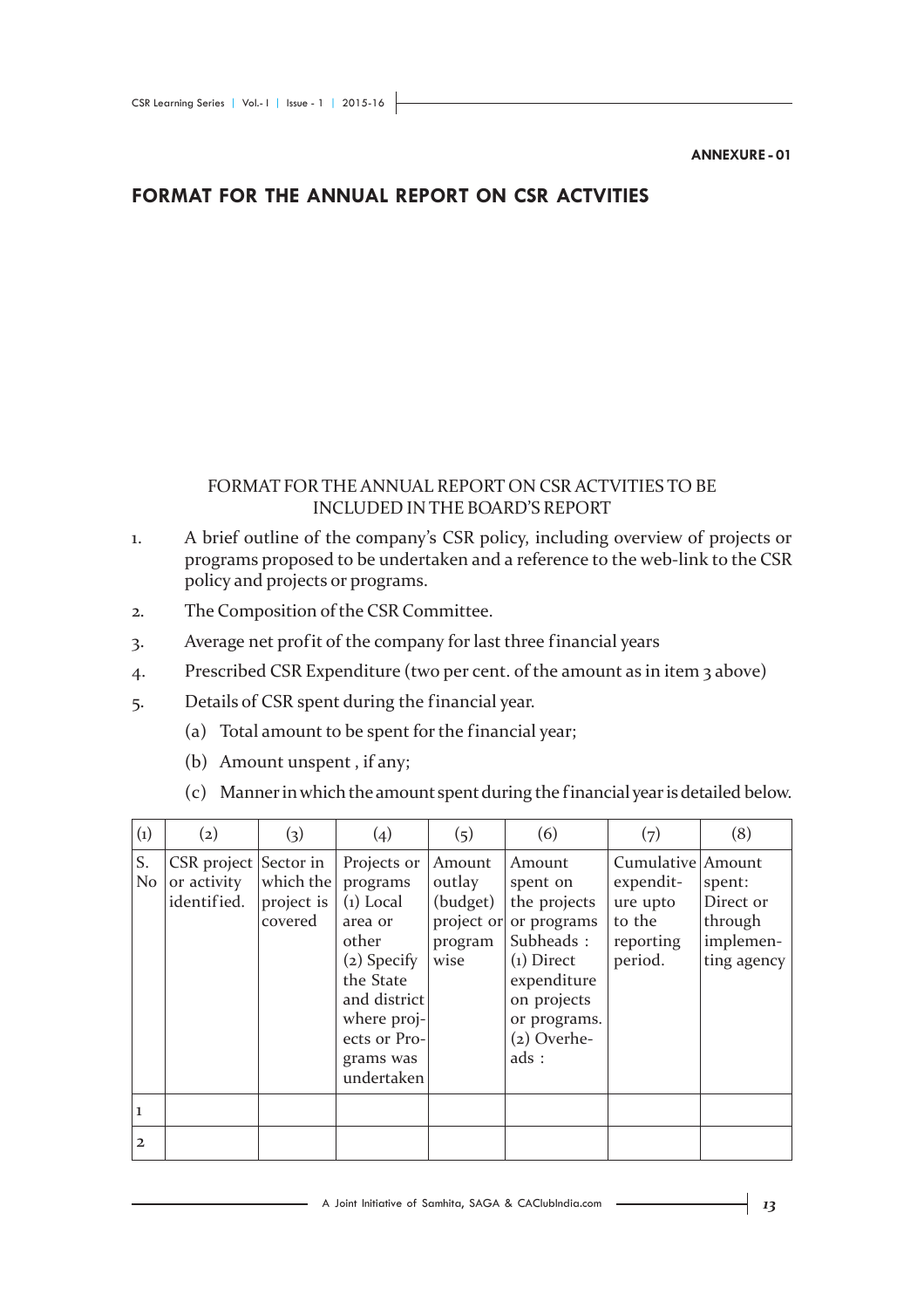| <b>TOTAL</b> |  |  |  |
|--------------|--|--|--|

\* Give details of implementing agency:

- 6. In case the company has failed to spend the two per cent, of the average net profit of the last three financial years or any part thereof, the company shall provide the reasons for not spending the amount in its Board report.
- 7. A responsibility statement of the CSR Committee that the implementation and monitoring of CSR Policy, is in compliance with CSR objectives and Policy of the company.

| $Sd$ /-                                                          | $Sd$ /-                                     | $Sd$ /-                                                                                  |  |  |
|------------------------------------------------------------------|---------------------------------------------|------------------------------------------------------------------------------------------|--|--|
| (Chief Executive Officer or<br>Managing Director or<br>Director) | (Chairman<br>CSR <sup>1</sup><br>Committee) | (Person specified under clause (d)<br>of sub-section $(1)$ of section 380<br>of the Act) |  |  |
|                                                                  |                                             | (wherever applicable)                                                                    |  |  |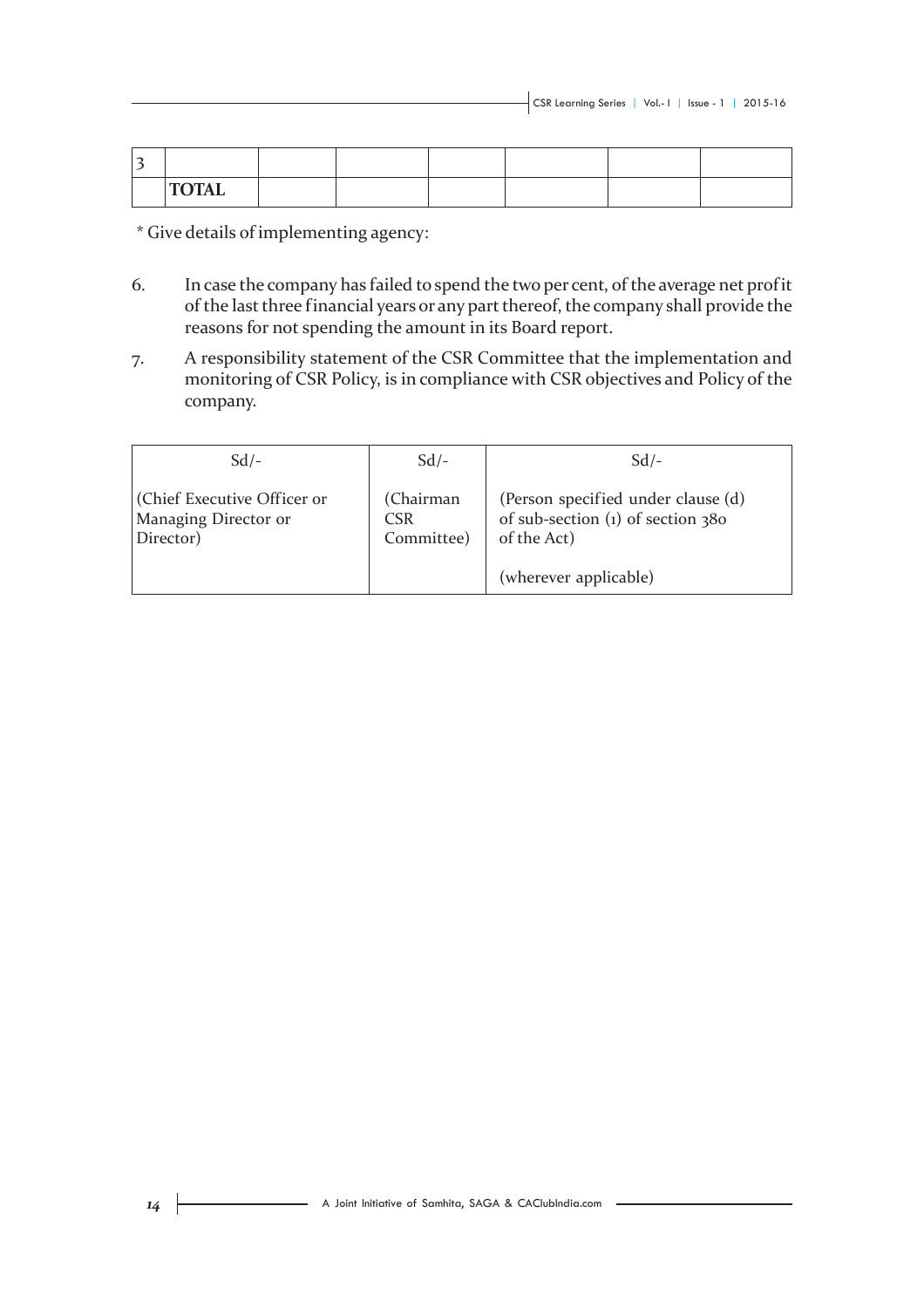**ANNEXURE - 02**

#### **RESPONSE OF FINANCE MINISTER IN RAJYA SABHA ON PENAL PROVISIONS UNDER CSR**

#### **GOVERNMENT OF INDIA MINISTRY OF CORPORATE AFFAIRS**

#### **RAJYA SABHA UNSTARRED QUESTION NO. 1742**

#### **ANSWERED ON TUESDAY THE 9TH DECEMBER, 2014 LEGAL BACKING FOR CSR COMPLIANCE**

#### **QUESTION**

#### 1742. SHRI DEVENDER GOUD T.:

Will the Minister of CORPORATE AFFAIRS be pleased to state:

- (a) whether the Company Law does not have any provision for Corporate Social Responsibility (CSR) defaulters;
- (b) whether there are any plans to bring an amendment to the Bill to give CSR compliance a legal backing;
- (c) if so, the details thereof; and
- (d) the estimated money that companies are likely to spend in 2014-15, public and private sector-wise?

#### **ANSWER**

#### THE MINISTER OF CORPORATE AFFAIRS (SHRI ARUN JAITLEY)

- (a): Section 135 of the Companies Act, 2013 mandates every company above the given threshold levels to comply with Corporate Social Responsibility (CSR) provisions of the Act, and to disclose contents of its CSR policy in its Board's Report. The penalty provision for non-compliance in this regard is prescribed under Section 134 (8) of the Act.
- (b) and (c): Provisions for CSR compliance by companies, as prescribed under Section 135 of the Act, have the force of law.
- (d): This is the first year of CSR implementation by companies under the Act. The likely amount of CSR expenditure for the year 2014-15 would be known only after the Annual Financial Statements are filed by companies due after September, 2015. It may be prudent to not speculate on the quantum of CSR expenditure at this stage.